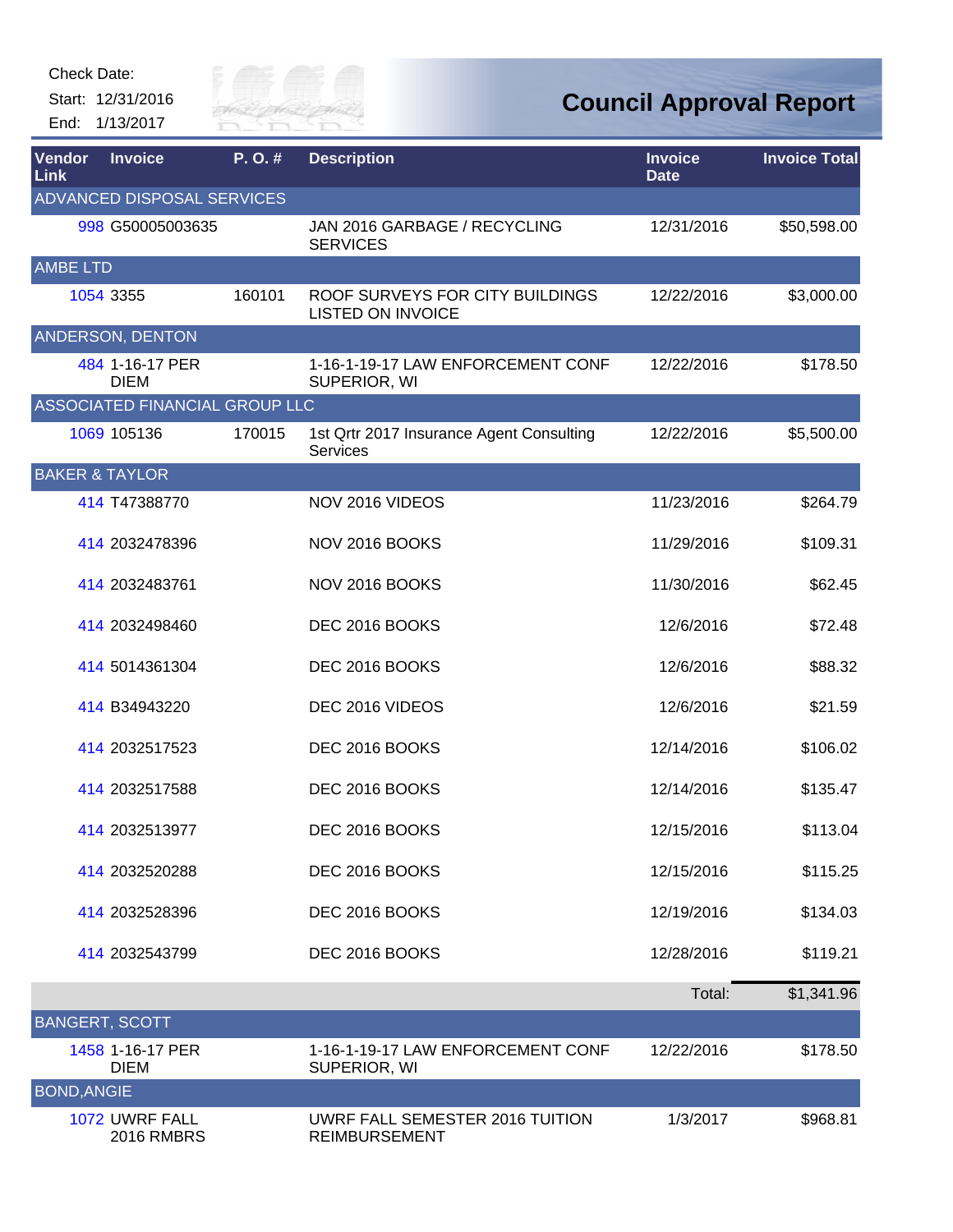|                    | <b>Check Date:</b><br>Start: 12/31/2016<br>End: 1/13/2017 | sity of<br><b>TVER FAI</b> |                                                            |                               | <b>Council Approval Report</b> |
|--------------------|-----------------------------------------------------------|----------------------------|------------------------------------------------------------|-------------------------------|--------------------------------|
| Vendor<br>Link     | <b>Invoice</b>                                            | P.O.#                      | <b>Description</b>                                         | <b>Invoice</b><br><b>Date</b> | <b>Invoice Total</b>           |
| <b>CARGILL INC</b> |                                                           |                            |                                                            |                               |                                |
|                    | 63 2903165073                                             | 160384                     | DECEMBER 2016 TREATED SALT                                 | 12/30/2016                    | \$4,418.47                     |
|                    | CEDAR SPECIALISTS & BEST PAINTING INC                     |                            |                                                            |                               |                                |
|                    | 2521 1584                                                 | 160385                     | PUBLICE WORKS BLDG WASH AND PAINT<br><b>WALLS/CEILINGS</b> | 12/31/2016                    | \$25,935.00                    |
|                    | <b>CENGAGE LEARNING</b>                                   |                            |                                                            |                               |                                |
|                    | 123 59469217                                              |                            | DEC 2016 BOOKS                                             | 12/6/2016                     | \$92.77                        |
|                    | <b>CENTER POINT INC</b>                                   |                            |                                                            |                               |                                |
|                    | 412 1431421                                               |                            | DEC 2016 BOOKS                                             | 12/1/2016                     | \$88.68                        |
|                    | 412 1435339                                               |                            | 1/17-12/17 PLATINUM SERIES (NON)FICTION<br>& MYSTERY       | 12/1/2016                     | \$1,625.04                     |
|                    |                                                           |                            |                                                            | Total:                        | \$1,713.72                     |
|                    | CHIPPEWA FALLS PUBLIC LIBRARY                             |                            |                                                            |                               |                                |
|                    | 423 BC<br>3339400273986<br>8                              |                            | LOST LIBRARY MATERIALS FALL LEAVES                         | 1/4/2017                      | \$4.95                         |
|                    | <b>CITY OF RIVER FALLS</b>                                |                            |                                                            |                               |                                |
|                    | 72 PC 7/2                                                 |                            | PETTY CASH RIVER FALLS DAY PARADE                          | 7/2/2016                      | \$19.29                        |
|                    | 72 PC 7/13                                                |                            | PETTY CASH FAN FOR WELLNESS ROOM                           | 7/13/2016                     | \$15.81                        |
|                    | 72 PC 7/14                                                |                            | PETTY CASH CUST, APPREC, EVENT BINS<br><b>FOR DRAWINGS</b> | 7/14/2016                     | \$10.00                        |
|                    | 72 PC 8/25                                                |                            | PETTY CASH K. FISCHER 8/25 TRAVEL<br><b>LUNCH</b>          | 8/25/2016                     | \$9.70                         |
|                    | 72 PC 8/25/16                                             |                            | PETTY CASH T. TRAYNOR 8/25 TRAVEL<br><b>LUNCH</b>          | 8/25/2016                     | \$8.64                         |
|                    | 72 PC 9/15                                                |                            | PETTY CASH POSEL/THOMAS<br><b>TRAVEL/PHOTO TRAINING</b>    | 9/15/2016                     | \$20.83                        |
|                    | 72 PC 9/21                                                |                            | PETTY CASH B. POSEL TRAVEL/TRAINING<br><b>MEAL</b>         | 9/21/2016                     | \$5.26                         |
|                    | 72 PC 9/30                                                |                            | PETTY CASH ROPE FOR ELECTION                               | 9/30/2016                     | \$9.95                         |
|                    | 72 PC 10/8                                                |                            | PETTY CASH C. JOHNSON CLIPBOARDS -<br><b>ELECTIONS</b>     | 10/8/2016                     | \$16.07                        |
|                    | 72 PC 10/10                                               |                            | PETTY CASH C. JOHNSON ELECTIONS<br>CLIPBOARDS/CLAY         | 10/10/2016                    | \$12.44                        |
|                    |                                                           |                            |                                                            | Total:                        | \$127.99                       |
|                    | <b>COMPASS MINERALS AMERICA INC</b>                       |                            |                                                            |                               |                                |
|                    | 366 71571423                                              | 160051                     | DECEMBER ROAD SALT                                         | 12/19/2016                    | \$4,125.60                     |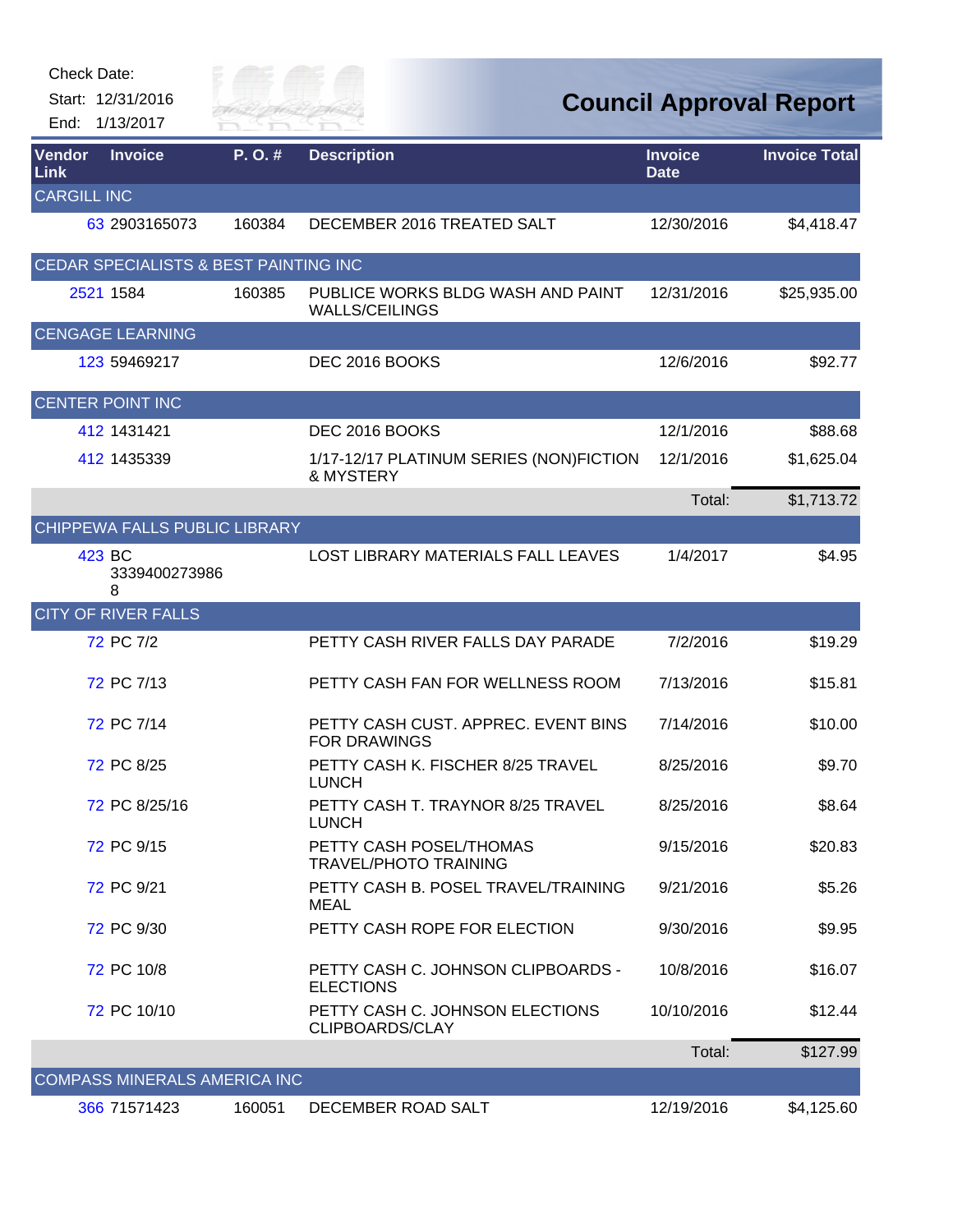| Check Date:<br>End:   | Start: 12/31/2016<br>1/13/2017     | Tily of<br>IVER FAI |                                                           | <b>Council Approval Report</b> |                      |
|-----------------------|------------------------------------|---------------------|-----------------------------------------------------------|--------------------------------|----------------------|
| Vendor<br><b>Link</b> | <b>Invoice</b>                     | P.O.#               | <b>Description</b>                                        | <b>Invoice</b><br><b>Date</b>  | <b>Invoice Total</b> |
|                       | DARRELL'S SEPTIC SERVICE INC       |                     |                                                           |                                |                      |
|                       | 85 24462                           | 160081              | DECEMBER PORTA POTTY RENTAL                               | 12/31/2016                     | \$210.00             |
|                       | DELTA MANAGEMENT ASSOCIATES INC    |                     |                                                           |                                |                      |
|                       | 1943 000000026581                  |                     | PPE 01/01/17                                              | 1/6/2017                       | \$193.28             |
| <b>DEMCO INC</b>      |                                    |                     |                                                           |                                |                      |
|                       | 577 6022288                        |                     | DEC 2016 SUPPLIES                                         | 12/7/2016                      | \$299.70             |
| <b>EFTPS</b>          |                                    |                     |                                                           |                                |                      |
|                       | 7 000000026579                     |                     | PPE 01/01/17                                              | 1/6/2017                       | \$66,420.33          |
|                       | ENERGIS HIGH VOLTAGE RESOURCES INC |                     |                                                           |                                |                      |
|                       | 101 26000                          | 160216              | <b>NORTH SUBSTATION REPLACEMENT</b><br><b>REPLACEMENT</b> | 10/25/2016                     | \$8,663.44           |
|                       | EO JOHNSON CO INC                  |                     |                                                           |                                |                      |
|                       | 98 19794725                        |                     | 11/26/16-12/26/16 PYMNT RICOH MP C4504<br><b>COPIER</b>   | 12/1/2016                      | \$251.48             |
|                       | 98 19807101                        |                     | DEC 2016 RICOH MP C4504 PAYMENT                           | 12/5/2016                      | \$151.50             |
|                       | 98 100338049                       |                     | 12-25-16-01-24-17 Canon Base Payment                      | 12/6/2016                      | \$105.00             |
|                       | 98 INV38602                        |                     | 9-19-12-18-16 PD CANON PRINTER<br><b>OVERAGE BILLED</b>   | 12/19/2016                     | \$128.57             |
|                       |                                    |                     |                                                           | Total:                         | \$636.55             |
|                       | <b>ESSEX CAPITAL LLC</b>           |                     |                                                           |                                |                      |
|                       | 942 2017<br><b>MEMBERSHIP</b>      | 170010              | 2017 MEMBERSHIP IN THE COMMUNITY                          | 12/8/2016                      | \$2,000.00           |
|                       | <b>EVEREST EMERGENCY VEHICL</b>    |                     |                                                           |                                |                      |
|                       | 739 W01478                         | 170014              | 2016 CHEVY G SERIES AMBULANCE<br><b>REMOUNTING</b>        | 12/14/2016                     | \$108,217.00         |
|                       | <b>EXPRESS PERSONNEL SERVICES</b>  |                     |                                                           |                                |                      |
|                       | 109 18310519-6                     |                     | DEC 2016 SEASONAL EMPLOYMENT                              | 12/27/2016                     | \$469.76             |
|                       | 109 18310520-4                     |                     | DEC 2016 SEASONAL EMPLOYMENT                              | 12/27/2016                     | \$537.28             |
|                       |                                    |                     |                                                           | Total:                         | \$1,007.04           |
|                       | FAMILY FRESH MARKET #322           |                     |                                                           |                                |                      |
|                       | 112 4N80ZFXJ18                     |                     | CITATION No. 4N80ZFXJ18 RESTITUTION                       | 12/30/2016                     | \$34.99              |
|                       | <b>FBG SERVICE CORPORATION</b>     |                     |                                                           |                                |                      |
|                       | 364 788995                         |                     | DEEP SCRUB AMBULANCE HALL 12/31                           | 12/31/2016                     | \$331.49             |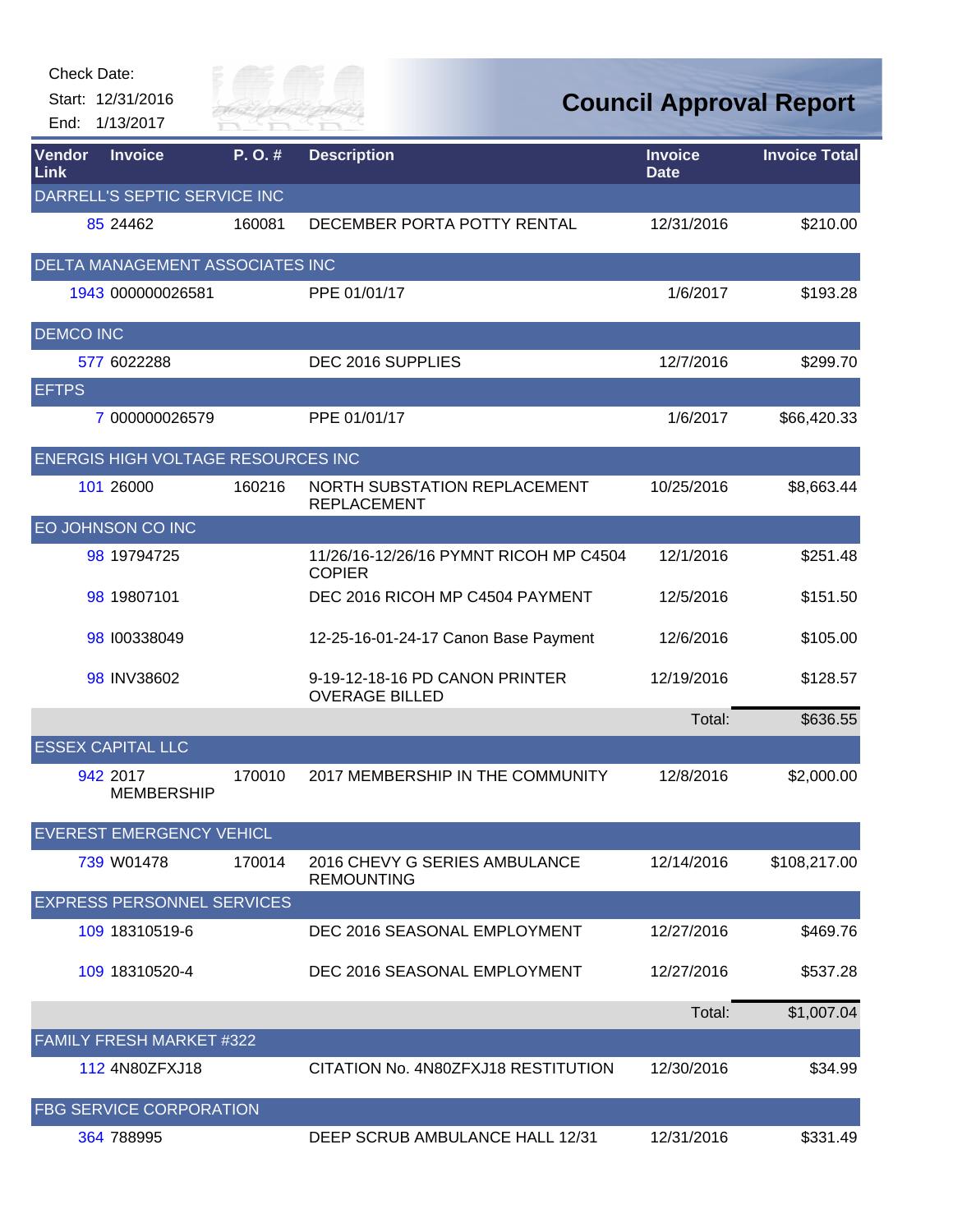Start: 12/31/2016 End: 1/13/2017



| <b>Vendor</b><br><b>Link</b> | <b>Invoice</b>                             | P. O. # | <b>Description</b>                                                      | <b>Invoice</b><br><b>Date</b> | <b>Invoice Total</b> |
|------------------------------|--------------------------------------------|---------|-------------------------------------------------------------------------|-------------------------------|----------------------|
|                              | 364 788996                                 |         | DEEP SCRUB PRESCOTT AMBULANCE<br><b>HALL</b>                            | 12/31/2016                    | \$317.70             |
|                              | 364 788994                                 |         | <b>CLEAN SANITIZE LIBRARY 12/31</b>                                     | 12/31/2016                    | \$250.88             |
|                              |                                            |         |                                                                         | Total:                        | \$900.07             |
|                              | FIRST NATIONAL BANK - RF SECTION 125       |         |                                                                         |                               |                      |
|                              | 6 000000026578                             |         | PPE 01/01/17                                                            | 1/6/2017                      | \$3,885.34           |
|                              | FORUM COMMUNICATION CO                     |         |                                                                         |                               |                      |
|                              | 234 1794455                                |         | NOV 2016 PUBLICATIONS RF JOURNAL                                        | 11/30/2016                    | \$987.25             |
|                              | 234 1805298                                |         | <b>DEC 2016</b><br>COUNCILAGENDAS/MINUTES/NOTICES/OR<br><b>DINANCES</b> | 12/31/2016                    | \$558.25             |
|                              |                                            |         |                                                                         | Total:                        | \$1,545.50           |
|                              | <b>GENERAL COMMUNICATIONS INC</b>          |         |                                                                         |                               |                      |
|                              | 126 234151                                 |         | 12-12-16 ANTENNA REPLACEMENT                                            | 12/15/2016                    | \$102.39             |
|                              | 126 234531                                 | 160321  | DEC 2016 SRVCS/EQPMNT FOR LIGHTNING<br><b>STRIKE REPAIRS</b>            | 12/23/2016                    | \$9,920.59           |
|                              |                                            |         |                                                                         | Total:                        | \$10,022.98          |
| <b>HARTMON, KRISTI</b>       |                                            |         |                                                                         |                               |                      |
|                              | 1055 UWRF FALL<br><b>2016 RMBRS</b>        |         | UWRF FALL SEMESTER 2016 TUITION<br><b>REIMBURSEMENT</b>                 | 1/3/2017                      | \$2,192.05           |
|                              | <b>HEALTH PARTNERS</b>                     |         |                                                                         |                               |                      |
|                              | 356 JAN 2017                               |         | JAN 2017 HEALTH/DENTAL                                                  | 12/14/2016                    | \$161,785.69         |
|                              | HUEBSCH LAUNDRY COMPANY                    |         |                                                                         |                               |                      |
|                              | 146 3793363                                | 160298  | 12-28-16 2016 HUEBSCH PW UNIFORMS                                       | 12/28/2016                    | \$132.31             |
|                              | 146 3793361                                | 160293  | 12-28-16 2016 HUEBSCH ELECTRIC<br><b>UNIFORMS</b>                       | 12/28/2016                    | \$189.69             |
|                              | 146 3798631                                |         | 1-4-17 PW BRUSHMATS/LINENS                                              | 1/4/2017                      | \$47.71              |
|                              | 146 3798640                                |         | 1-4-17 CITY HALL BRUSHMATS                                              | 1/4/2017                      | \$37.23              |
|                              |                                            |         |                                                                         | Total:                        | \$406.94             |
|                              | HUMAN RESOURCES ONE TIME PAYS              |         |                                                                         |                               |                      |
|                              | 991500 12-12-16<br><b>MILEAGE RMB</b>      |         | TRAVEL TO RF FROM HAYWARD FOR JRNY 12/29/2016<br>LNMN INTRVW            |                               | \$136.08             |
|                              | <b>INDIANHEAD FEDERATED LIBRARY SYSTEM</b> |         |                                                                         |                               |                      |
|                              | 655 216403                                 |         | <b>MORE PATRON REGISTRATION CARDS</b><br>9/19/16                        | 12/16/2016                    | \$36.10              |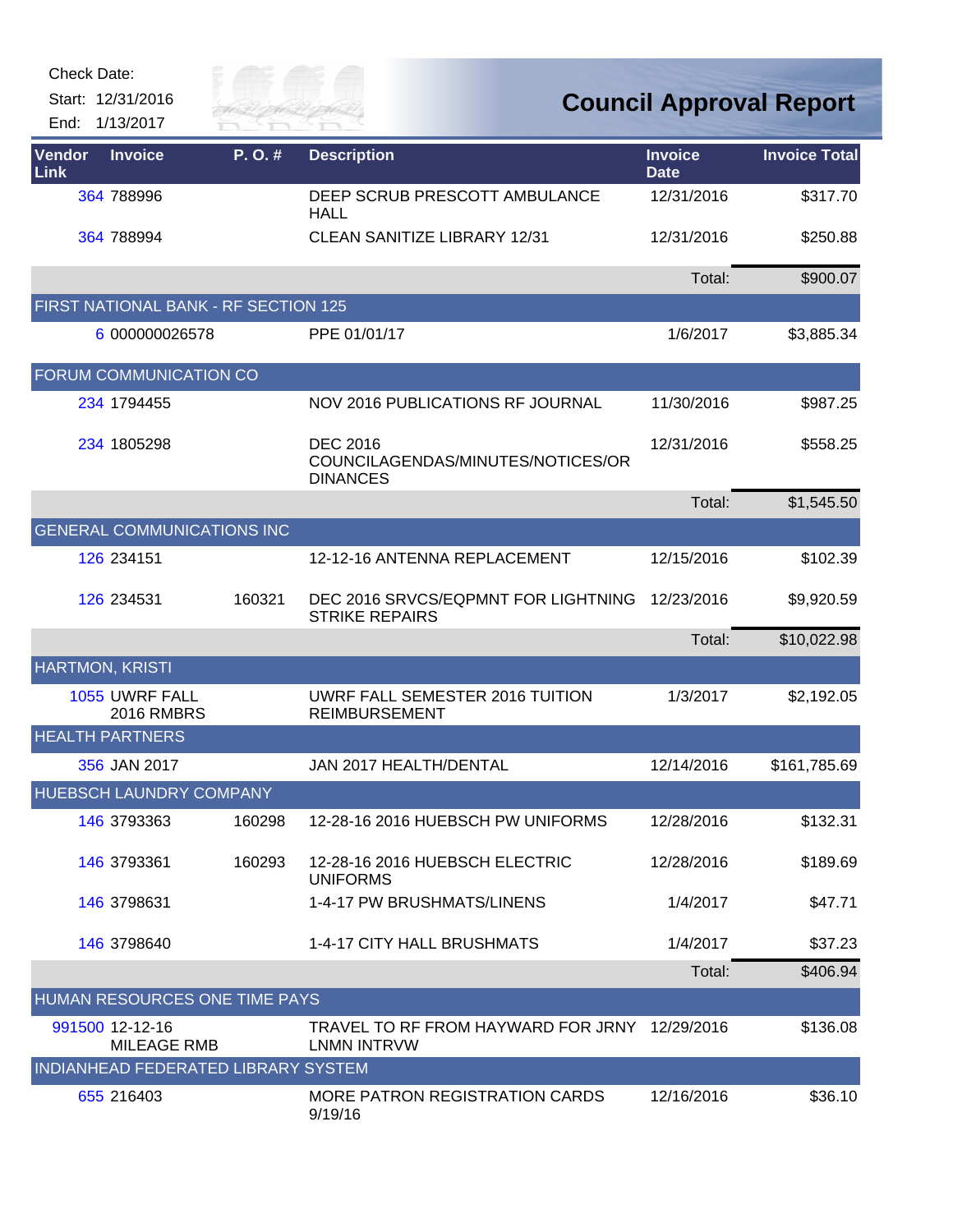Start: 12/31/2016 End: 1/13/2017



| Vendor<br>Link         | <b>Invoice</b>                             | P.O.#  | <b>Description</b>                                           | <b>Invoice</b><br><b>Date</b> | <b>Invoice Total</b> |
|------------------------|--------------------------------------------|--------|--------------------------------------------------------------|-------------------------------|----------------------|
|                        | <b>INDUSTRIAL SAFETY, INC</b>              |        |                                                              |                               |                      |
|                        | 817 45410                                  |        | DEC 2016 LOOSE SUPPLIES                                      | 12/27/2016                    | \$1,123.80           |
|                        |                                            |        | INTERNATIONAL CITY MGMT ASSOC RETIREMENT CORP                |                               |                      |
|                        | 1 000000026573                             |        | PPE 01/01/17                                                 | 1/6/2017                      | \$11,646.90          |
|                        | 1 000000026574                             |        | PPE 01/01/17                                                 | 1/6/2017                      | \$455.00             |
|                        |                                            |        |                                                              | Total:                        | \$12,101.90          |
| <b>J&amp;J GIS LLC</b> |                                            |        |                                                              |                               |                      |
|                        | 651 DEC 2016 GIS<br><b>SERVCS</b>          | 160021 | DEC 2016 GIS SERVICES 34hrs \$45/hr                          | 1/5/2017                      | \$1,530.00           |
|                        | JH LARSON ELECTRICAL COMPANY               |        |                                                              |                               |                      |
|                        | 159 s101372689.002                         |        | 12-19-16 SHIPPING CHARGE FOR PW<br><b>DOORS INVOICE</b>      | 12/19/2016                    | \$25.03              |
|                        | 159 S101380249.00<br>1                     |        | 12-21-16 ARC FLASH WARNING LABELS                            | 12/21/2016                    | \$25.84              |
|                        | 159 S101376429.00<br>1                     | 160391 | DEC 2016 Fire Hall- Lighting maintenace                      | 12/27/2016                    | \$401.82             |
|                        | 159 S101376429.00 160391<br>2              |        | DEC 2016 Fire Hall- Lighting maintenace                      | 12/28/2016                    | \$808.64             |
|                        |                                            |        |                                                              | Total:                        | \$1,261.33           |
| <b>JOBSHQ</b>          |                                            |        |                                                              |                               |                      |
|                        | 162 1807975                                |        | FIRE DEPT PUBLICATION FOR PAID PER<br><b>CALL FIREFIGHTE</b> | 12/31/2016                    | \$197.00             |
|                        | KINNIC VETERINARY SERVICE                  |        |                                                              |                               |                      |
|                        | 1630 36694                                 |        | NOV 2016 EUTHANIZATION SERVICES                              | 11/18/2016                    | \$110.38             |
|                        | KINNICROIX & RIVER FALLS VETERINERY CLINIC |        |                                                              |                               |                      |
|                        | 437 11630                                  |        | <b>NOV 2016 VETERINARY SERVICES</b>                          | 11/21/2016                    | \$91.00              |
|                        | <b>KNUTSON, JENNIFER</b>                   |        |                                                              |                               |                      |
|                        | 1211 1-16-17 PER<br><b>DIEM</b>            |        | 1-16-17 to 1-18-17 TRAVEL FOR CASE<br><b>REPORT FILE</b>     | 1/2/2017                      | \$127.50             |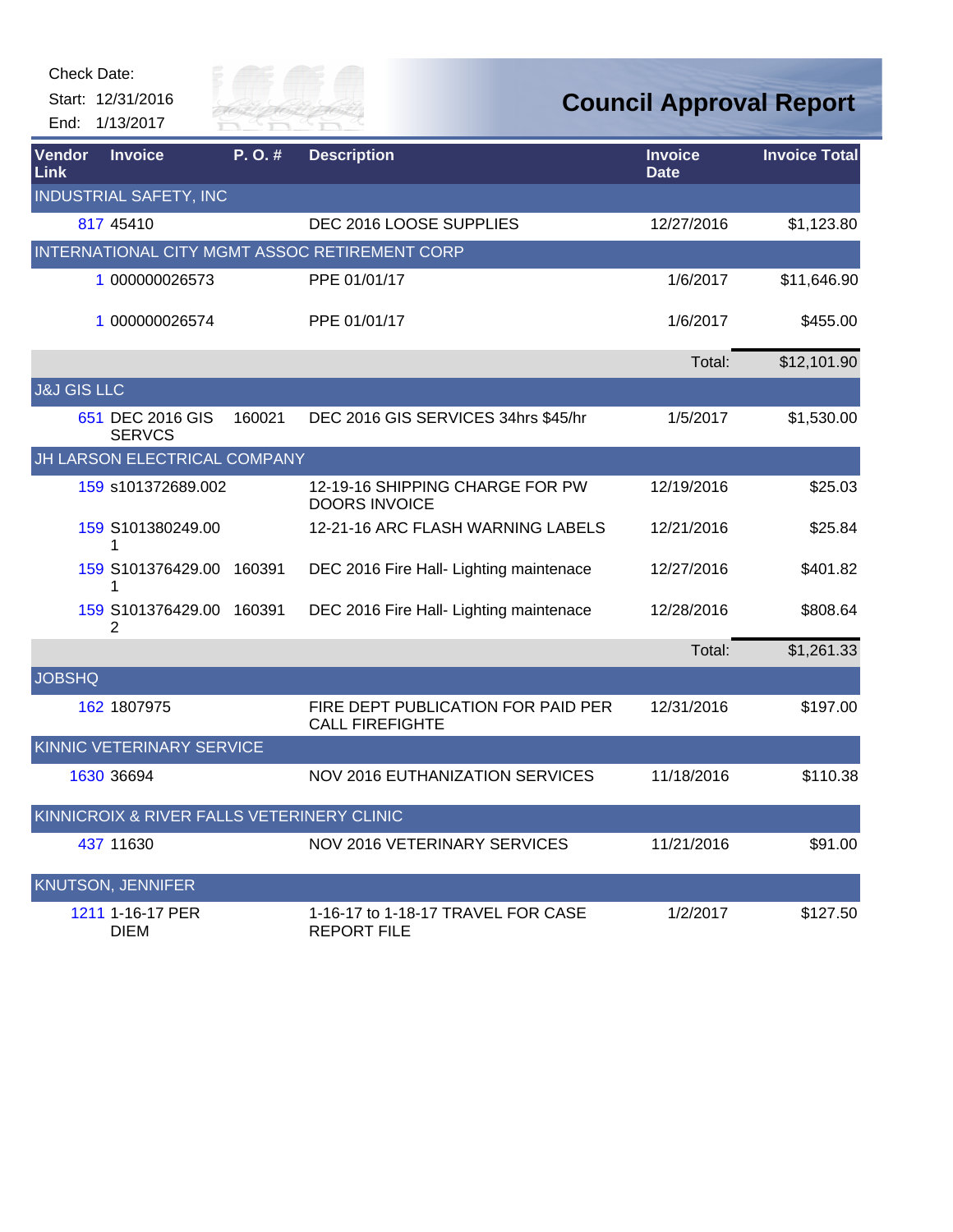Start: 12/31/2016 End: 1/13/2017



| <b>Vendor</b><br><b>Link</b> | <b>Invoice</b>                       | P.O.#  | <b>Description</b>                                                    | <b>Invoice</b><br><b>Date</b> | <b>Invoice Total</b> |
|------------------------------|--------------------------------------|--------|-----------------------------------------------------------------------|-------------------------------|----------------------|
|                              | <b>KRAUSE POWER ENGINEERING LLC</b>  |        |                                                                       |                               |                      |
|                              | 171 RFL-16-03.1                      | 160217 | <b>NORTH SUBSTATION REPLACEMENT</b><br>MEALS/MILEAGE/COPIES           | 12/17/2016                    | \$170.00             |
|                              | 171 RFL-16-05.1                      | 150223 | 12-2-16 DESIGN SRVCS PWRPLNT<br><b>SUPPORT STAFF</b>                  | 12/17/2016                    | \$21.45              |
|                              | 171 RFL-16-02.1                      | 160245 | <b>DEC 16</b><br>MEAL/LODGING/MILEAGE/COPIES/BILL<br><b>MATERIALS</b> | 12/17/2016                    | \$46.00              |
|                              | 171 RFL-15-01.1-2                    | 150223 | 11-22-12-17-16 DESIGN SERVICES FOR<br><b>POWERPLANT</b>               | 12/17/2016                    | \$4,387.79           |
|                              |                                      |        |                                                                       | Total:                        | \$4,625.24           |
| <b>KWIK TRIP</b>             |                                      |        |                                                                       |                               |                      |
|                              | 172 DEC 2016 FUEL                    |        | DEC 2016 FUEL INCLUDING SNOW FUEL                                     | 1/3/2017                      | \$10,062.11          |
| <b>LIBERTY MUTUAL</b>        |                                      |        |                                                                       |                               |                      |
|                              | 357 1-1-17<br><b>INSTLMNT 6of7</b>   |        | LIBERTY INSURANCE PREMIUM<br><b>INSTALLMENT 6 OF 7</b>                | 1/1/2017                      | \$40,150.25          |
|                              | <b>LIBRARY REFUNDS</b>               |        |                                                                       |                               |                      |
|                              | 995500 12-28-16<br><b>CUMBERLAND</b> |        | REFUND LIBRARY MATERIALS MUSIC CD<br><b>CROSSROADS</b>                | 12/28/2016                    | \$27.00              |
|                              | 995500 12/30/16                      |        | BOOK "BETWEEN THE LIVING AND THE<br>DEAD"                             | 12/30/2016                    | \$18.99              |
|                              |                                      |        |                                                                       | Total:                        | \$45.99              |
|                              | <b>LOFFLER COMPANIES INC</b>         |        |                                                                       |                               |                      |
|                              | 182 19916332                         |        | JANUARY 2017 COURT KONICA PAYMENT                                     | 12/26/2016                    | \$135.00             |
|                              | 182 19916331                         |        | JANUARY 2017 FIRE KONICA PAYMENT                                      | 12/26/2016                    | \$216.00             |
|                              | 182 320813991                        |        | PW KONICA PRINTER 12/21/16-1/21/17 BASE 12/27/2016                    |                               | \$233.01             |
|                              |                                      |        |                                                                       | Total:                        | \$584.01             |
| <b>MAILFINANCE INC</b>       |                                      |        |                                                                       |                               |                      |
|                              | 376 N6296370                         | 170016 | 2017 1ST QRTR POSTAGE MACHINE LEASE                                   | 12/17/2016                    | \$1,534.98           |
|                              | <b>MAILROOM FINANCE CO</b>           |        |                                                                       |                               |                      |
|                              | 845 DEC 2016<br><b>POSTAGE</b>       | 160091 | DEC 2016 POSTAGE FUNDS                                                | 12/18/2016                    | \$3,000.00           |
|                              | <b>MEDIA NEWS GROUP INC</b>          |        |                                                                       |                               |                      |
|                              | 211 SUB. 1/12-2/17                   |        | 12 WEEK SUBSCRIPTION 12/12-2/17                                       | 11/30/2016                    | \$167.03             |
|                              |                                      |        | MIDAMERICA ADMINISTRATIVE & RETIREMENT SOLUTIONS                      |                               |                      |
|                              | 500 000000026580                     |        | 2017 HRA                                                              | 1/6/2017                      | \$116,000.00         |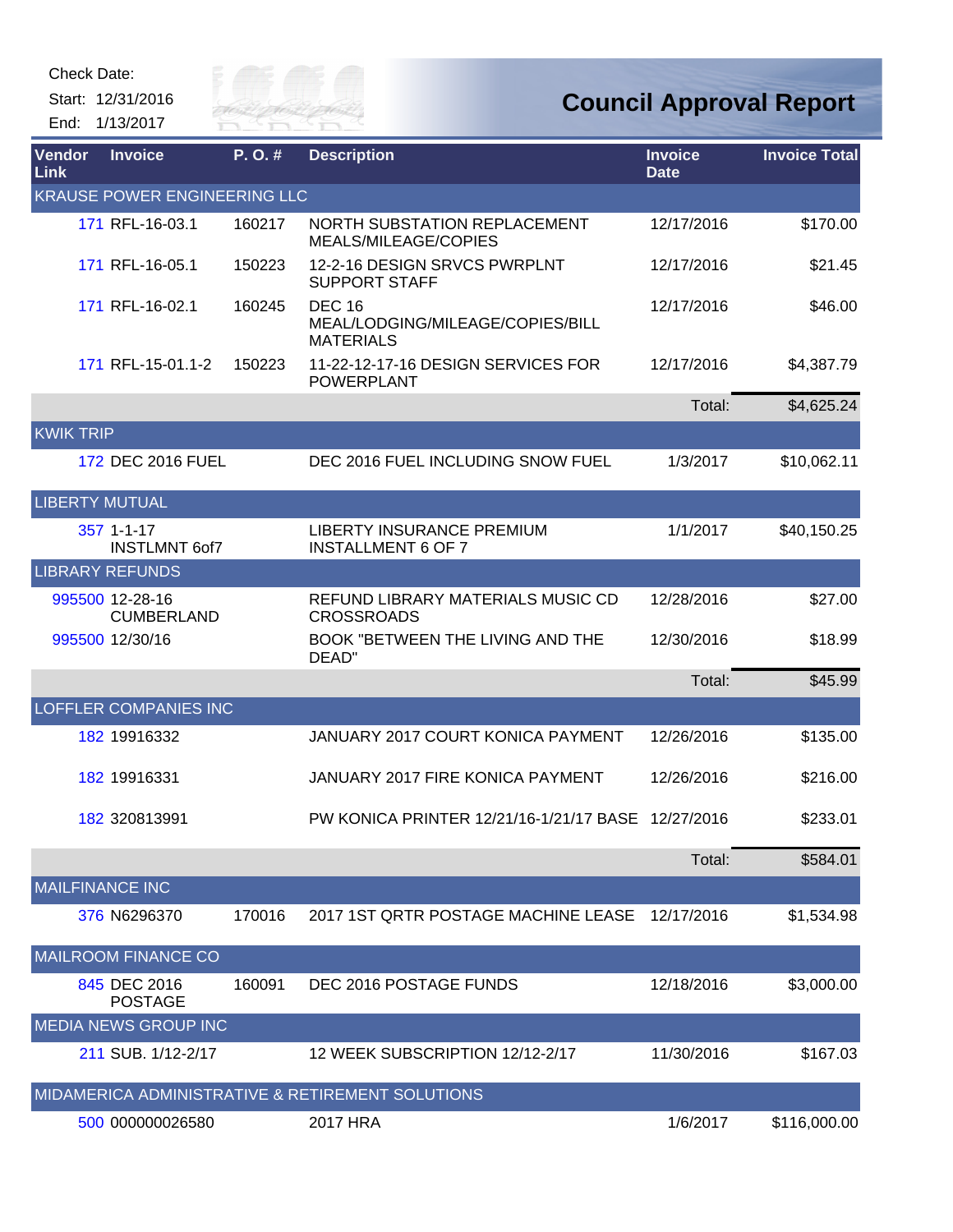| Check Date: |                   |  |  |  |
|-------------|-------------------|--|--|--|
|             | Start: 12/31/2016 |  |  |  |

End: 1/13/2017



| Vendor<br><b>Link</b>  | <b>Invoice</b>                      | P.O.#  | <b>Description</b>                                      | <b>Invoice</b><br><b>Date</b> | <b>Invoice Total</b> |
|------------------------|-------------------------------------|--------|---------------------------------------------------------|-------------------------------|----------------------|
| <b>MIDWEST TAPE</b>    |                                     |        |                                                         |                               |                      |
|                        | 409 94560597                        |        | DEC 2016 AUDIO                                          | 12/2/2016                     | \$249.95             |
|                        | 409 94560599                        |        | DEC 2016 AUDIO                                          | 12/2/2016                     | \$14.99              |
|                        | 409 94578017                        |        | DEC 2016 AUDIO                                          | 12/7/2016                     | \$74.98              |
|                        | 409 94593858                        |        | DEC 2016 AUDIO                                          | 12/12/2016                    | \$21.99              |
|                        | 409 94641927                        |        | DEC 2016 AUDIO                                          | 12/28/2016                    | \$74.98              |
|                        |                                     |        |                                                         | Total:                        | \$436.89             |
|                        | <b>NORTHTOWN CLEANER</b>            |        |                                                         |                               |                      |
|                        | 816 3164                            |        | NOV 2016 CLEANING PD UNIFORM                            | 11/22/2016                    | \$11.07              |
|                        | 816 NOV 2016<br><b>TICKET 3236</b>  |        | <b>6 HOURS CLEANING SERVICES</b>                        | 11/28/2016                    | \$59.77              |
|                        |                                     |        |                                                         | Total:                        | \$70.84              |
|                        | OFFICE OF CHILD SUPPORT ENFORCEMENT |        |                                                         |                               |                      |
|                        | 2430 000000026582                   |        | PPE 01/01/17 CASE#262280018A                            | 1/6/2017                      | \$307.38             |
|                        | OLSON & NESVOLD ENGINEERS, PSC      |        |                                                         |                               |                      |
|                        | 1896 1 - FINAL                      | 160393 | 2016 Veterans Prk Brdg Strctrl Eng Services             | 12/23/2016                    | \$5,452.24           |
|                        | PARMETER, KELLY                     |        |                                                         |                               |                      |
|                        | 1447 UWRF FALL<br><b>2016 RMBRS</b> |        | UWRF FALL SEMESTER 2016 TUITION<br><b>REIMBURSEMENT</b> | 1/3/2017                      | \$2,079.65           |
|                        | PAYMENT SERVICE NETWORK INC         |        |                                                         |                               |                      |
|                        | 206 DEC 2016                        |        | RFMU PAYMENT PROCESSING<br>SERVICES/FEES                | 1/3/2017                      | \$745.80             |
| <b>PAYPAL</b>          |                                     |        |                                                         |                               |                      |
|                        | 452 JAN PAYPAL<br><b>FEE</b>        |        | JANUARY 2017 PAYPAL FEE                                 | 1/4/2017                      | \$30.00              |
| <b>PELION BENEFITS</b> |                                     |        |                                                         |                               |                      |
|                        | 5 000000026577                      |        | PPE 01/01/17                                            | 1/6/2017                      | \$605.11             |
|                        | PIERCE COUNTY SHERIFF'S DEPT        |        |                                                         |                               |                      |
|                        | 443 WCMC2016-05                     |        | NEUSTAR DATA SERVICES/COMCAST<br>DATA/PER AGRMT         | 12/2/2016                     | \$125.00             |
|                        | PRESCOTT JOURNAL                    |        |                                                         |                               |                      |
|                        | 2643 SUB 1/1/17                     |        | YEARLY SUBSCRIPTION                                     | 1/1/2017                      | \$30.00              |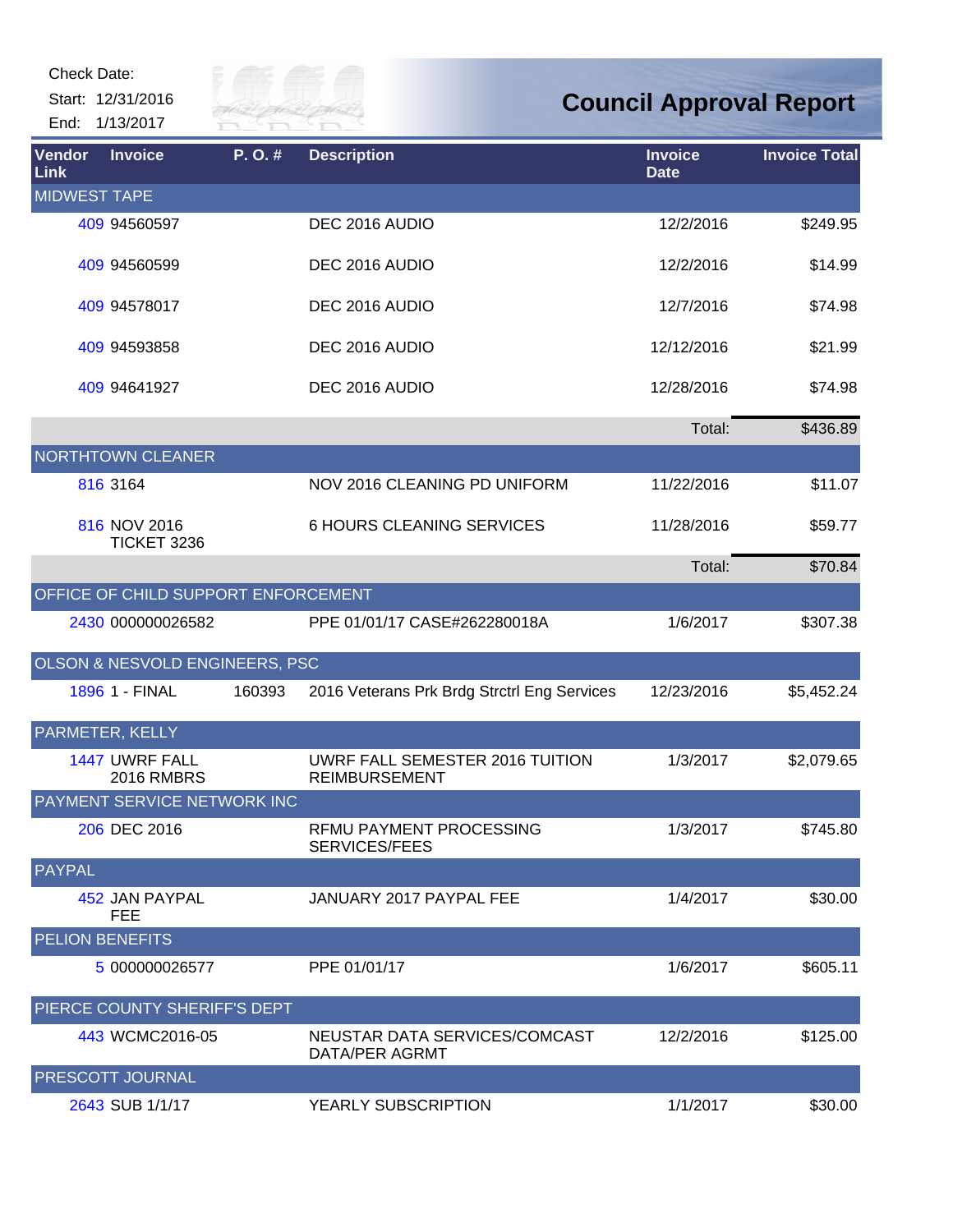Start: 12/31/2016

End: 1/13/2017



| Vendor<br>Link      | <b>Invoice</b>                         | P.O.#  | <b>Description</b>                                       | <b>Invoice</b><br><b>Date</b> | <b>Invoice Total</b> |
|---------------------|----------------------------------------|--------|----------------------------------------------------------|-------------------------------|----------------------|
|                     | PUMP AND METER SERVICE INC             |        |                                                          |                               |                      |
|                     | 783 116584-1J                          | 160353 | <b>WHEEL LIFTS</b>                                       | 12/27/2016                    | \$8,721.76           |
|                     | <b>RIVER FALLS ROTARY</b>              |        |                                                          |                               |                      |
|                     | 458 1838                               |        | SCOTT NELSON 1ST QUARTER DUES                            | 1/1/2017                      | \$115.00             |
|                     | 458 1879                               |        | GORDON YOUNG 1ST QTR 2017 DUES                           | 1/1/2017                      | \$115.00             |
|                     |                                        |        |                                                          | Total:                        | \$230.00             |
| <b>SATHER, JEFF</b> |                                        |        |                                                          |                               |                      |
|                     | 368 1-16-17 PER<br><b>DIEM</b>         |        | 1-16-1-19-17 LAW ENFORCEMENT CONF<br>SUPERIOR, WI        | 12/22/2016                    | \$178.50             |
| <b>SAVATREE</b>     |                                        |        |                                                          |                               |                      |
|                     | 772 4236530                            | 160163 | DEC 2016 Commercial Tree Maintenance 3                   | 12/22/2016                    | \$1,000.00           |
|                     | SCHINDLER ELEVATOR CORP                |        |                                                          |                               |                      |
|                     | 444 8104417764                         |        | 12/1/16-2/28/17 QTRLY PREVENTIVE<br><b>MAINTENANCE</b>   | 12/1/2016                     | \$754.83             |
|                     | SHRED-IT US HOLDCO, INC                |        |                                                          |                               |                      |
|                     | 2439 8121462413                        | 160030 | DEC 2016 Shredding at City Hall                          | 12/22/2016                    | \$45.80              |
|                     | <b>SIVERLING, WAYNE</b>                |        |                                                          |                               |                      |
|                     | 1074 1-18-17 PER<br><b>DIEM</b>        |        | 1-18-1-2017 WI DELLS SUPERINTENDENT<br><b>CONFERENCE</b> | 1/3/2017                      | \$119.50             |
|                     | ST CROIX COUNTY INFORMATION TECHNOLOGY |        |                                                          |                               |                      |
|                     | 1565 2016                              |        | PD CITRIX LICENSE/MAINTENANCE FEES                       | 12/20/2016                    | \$1,040.00           |
|                     | <b>ST CROIX VALLEY NATURAL GAS CO</b>  |        |                                                          |                               |                      |
|                     | 255 DEC 2016<br><b>NATURAL GAS</b>     |        | DEC 2016 NATURAL GAS BILLS                               | 1/3/2017                      | \$12,557.30          |
|                     | ST CROIX VALLEY SART INC               |        |                                                          |                               |                      |
|                     | 256 797                                |        | 11-22-16 FORENSIC SERVICES/FEES                          | 11/29/2016                    | \$200.00             |
|                     | 256 799                                |        | 12-3-16 FORENSIC SERVICES/FEES                           | 12/12/2016                    | \$200.00             |
|                     | 256 803                                |        | 12-9-16 FORENSIC SERVICES/FEES                           | 12/12/2016                    | \$200.00             |
|                     |                                        |        |                                                          | Total:                        | \$600.00             |
|                     | <b>STATE OF WISCONSIN</b>              |        |                                                          |                               |                      |
|                     | 2525 4-15-16                           |        | ENERGY ASSITANCE W/NO FWD ADDRESS                        | 4/15/2016                     | \$48.00              |
|                     | <b>STEINER PLUMBING &amp; ELECTRIC</b> |        |                                                          |                               |                      |
|                     | 262 51371                              |        | Storm Shelter Valve Replacement                          | 12/21/2016                    | \$71.06              |